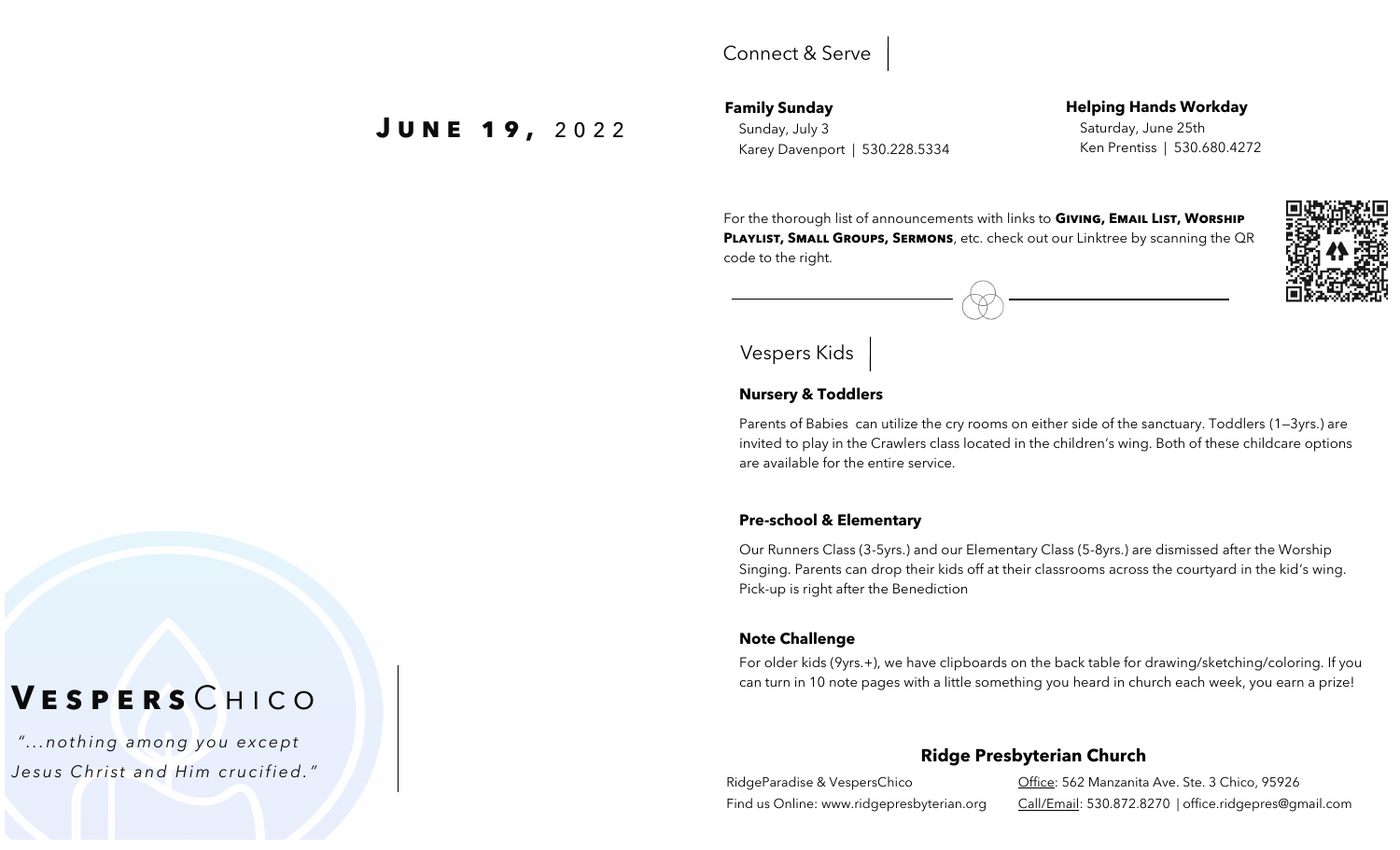**Ridge Presbyterian** is a church of people gathered around one thing—Jesus Christ, and his gospel of unlimited grace. As a church, we come from lots of different places: lost, found, burned, cynical, broken, hurting, or some combination of all of these. But what unites us and keeps us coming back together week after week is the reality of a Savior who has given unimaginable hope to any who admit their need and sprawl out before Him. This Jesus is really all we have to offer at RPC. We are convinced that not only is He enough, but that HE alone is true wisdom, life, and fullness of joy.

**If you are new** or newish here, we are so glad that you have joined us! We would love to know more about you, as well as give you the chance to learn a bit more about us. Use the QR code to the right to access our welcome card and let us know you were here.

#### **Call to Worship** Psalm 51.15-17

O Lord, open my lips And my mouth will declare your praise. For you will not delight in sacrifice, or I would give it; You will not be pleased with a burnt offering. The sacrifices of God are a broken spirit; A broken and contrite heart, O God, you will not despise.

#### **Songs of Worship and Praise**

Please feel free to worship in the way that the Lord is leading. Whether standing or sitting, hands raised or kneeling before the Lord. There is no required posture.

#### **Tithes & Offerings**

Our ushers will pass collection baskets during the final song. If writing a check, please make payable to "Ridge Presbyterian Church" since VespersChico and RidgeParadise are both sites of Ridge Presbyterian. Thank you for your generosity!

#### **Dismissal & Blessing of Children**

Our children are a blessing from the LORD! Return clipboards, visit the bathroom, and check kids in to the appropriate room for children's church! (See back panel!)

### **Greetings & Fellowship**

Welcome to all newcomers and visiting guests today. We are glad you are here! We'd love to connect with you through the welcome card linked to the QR code. *God calls His people into worship, not the other way around. His Word is the only thing that can truly draw our hearts into worship in Spirit and Truth. And so, we begin here.* 

*The Bible tells us to let the Word of Christ dwell within us richly by "singing psalms, hymns, and spiritual songs." Thus, we sing of what God has done, and about our delight in Him.* 

*Tithes and Offerings are part of our worship and response to the gospel. When we grasp that "He who was rich, for our sake became poor" it stirs us to reflect that generosity in our giving.*

*Discipling our children happens on Sundays at church and all throughout the week at home. We pray a blessing on our kiddoes as we send them off to children's ministry.* 

*Since we have peace with God through the work of Jesus, we gladly extend peace to one another and welcome each other as brothers and sisters in Christ.* 

#### **Prayers of Thanksgiving** from Psalm 118

Oh give thanks to the LORD, for He is good: for His steadfast love endures forever!

#### *Open Prayers of the People*

Out of my distress I called on the LORD; The LORD answered me and set me free.

#### *Open Prayers of the People*

This is the day that the Lord has made; Let us rejoice and be glad in it. Amen.

#### **Confession of Faith**—The Apostle's Creed

I believe in God the Father Almighty, Maker of heaven and earth. I believe in Jesus Christ, his only Son, our Lord, who was conceived by the Holy Spirit, and born of the virgin Mary. He suffered under Pontius Pilate, was crucified, died, and was buried; he descended into hell.\* The third day he rose again from the dead. He ascended into heaven and is seated at the right hand of God the Father Almighty. From there he will come to judge the living and the dead. I believe in the Holy Spirit, the holy catholic church,\*\* the communion of saints, the forgiveness of sins, the resurrection of the body, and the life everlasting. Amen.

*\*Separation from God \*\*The Church in all times and places*

#### **Preaching of God's Word** Matthew 6.25-33

"First Things First" Ruling Elder Chris Reid

<sup>25</sup> Therefore I tell you, do not be anxious about your life, what you will eat or what you will drink, nor about your body, what you will put on. Is not life more than food, and the body more than clothing? <sup>26</sup> Look at the birds of the air: they neither sow nor reap nor gather into barns, and yet your heavenly Father feeds them. Are you not of more value than they? <sup>27</sup> And which of you by being anxious can add a single hour to his span of life? <sup>28</sup> And why are you anxious about clothing? Consider the lilies of the field, how they grow: they neither toil nor spin,  $29$  yet I tell you, even Solomon in all his glory was not arrayed like one of these. <sup>30</sup> But if God so clothes the grass of the field, which today is alive and tomorrow is thrown into the oven, will he not much more clothe you, O you of little faith? 31 Therefore do not be anxious, saying, 'What shall we eat?' or 'What shall we drink?' or 'What shall we wear?' <sup>32</sup> For the Gentiles seek after all these things, and your heavenly Father knows that you need them all. **<sup>33</sup> But seek first the kingdom of God and his righteousness, and all these things will be added to you.**

*Prayer isn't just a private interaction with God, it is also a part of public worship. God calls His people to speak to Him as one unified body. "My" prayers become "Our" prayers as we cry out to Him together.* 

*Creeds give us a chance to proclaim what we believe while also acknowledging that we are part of something bigger than this local church. We join our voice to Christians around the globe and throughout history who have confessed these same creeds.*

*Because God has spoken to us through His Word we strive to proclaim what it says and teach what it means. It is through this Ministry of the Word that the Church receives training, correction, encouragement, and a deeper experience of the gospel of Jesus.*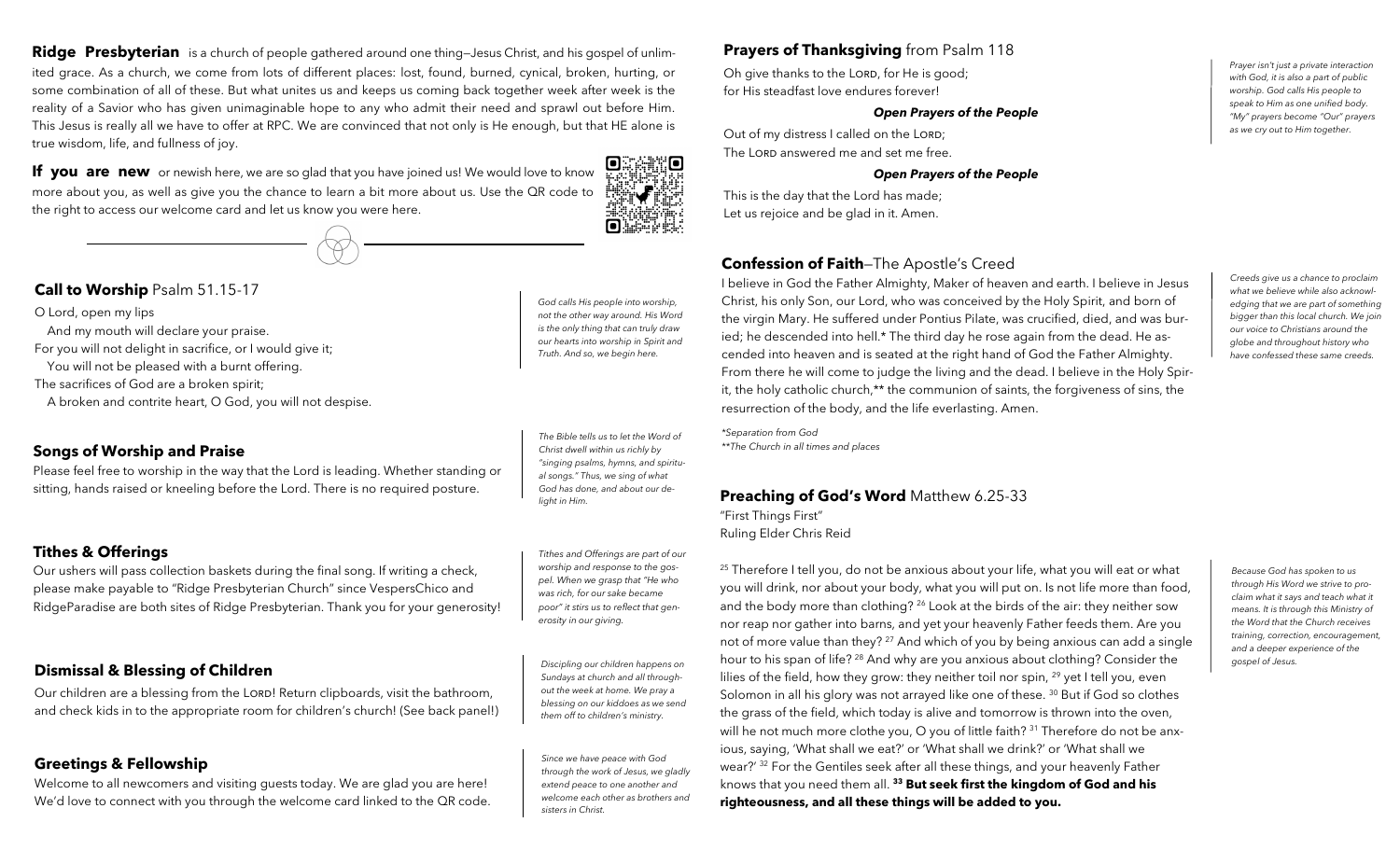### Surrounded / Rock of Ages

This is how I fight my battles This is how I fight my battles

This is how I fight my battles This is how I fight my battles

It may look like I'm surrounded But I'm surrounded by You

It may look like I'm surrounded But I'm surrounded by You

It may look like I'm surrounded But I'm surrounded by You

It may look like I'm surrounded But I'm surrounded by You

Rock of ages, cleft for me Let me hide myself in thee

Rock of ages, cleft for me Let me hide myself in thee

CCLI# 7098758

# Reason To Sing

When the pieces seem too shattered To gather off the floor And all that seems to matter Is that I don't feel You anymore No I don't feel You anymore

I need a reason to sing I need a reason to sing I need to know that You're still holding The whole world in Your hands I need a reason to sing

When I'm overcome by fear And I hate ev'rything I know If this waiting lasts forever I'm afraid I might let go I'm afraid I might let go

Will there be a victory Will You sing it over me now Your peace is the melody With You sing it over me now Will there be a victory Will You sing it over me now Yeah oh Lord Your peace is the melody Will You sing it over me now

I need a reason to sing I need a reason to sing I need to know that You're still holding The whole world in Your hands That is a reason to sing

CLI Song # 6092351 Alli Rogers | David Leonard | Leslie Jordan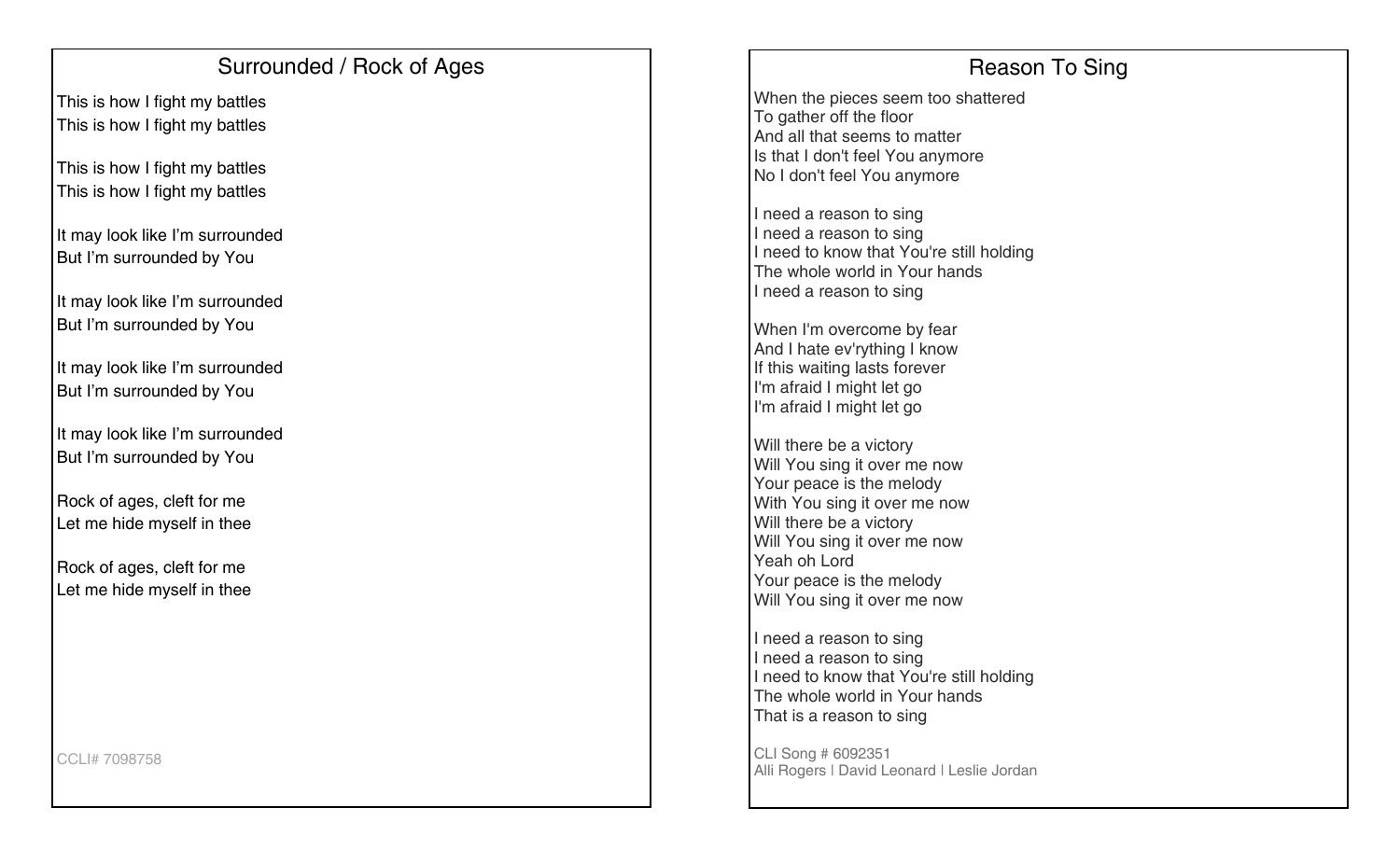# Your Glory / Nothing But The Blood

My life is Yours And my hope is in You only And my heart You hold 'Cause You made this sinner holy And holy holy

'Cause Your glory is so beautiful I fall onto my knees in awe And the heartbeat of my life Is to worship in Your light 'Cause Your glory is so beautiful 'Cause Your glory is so beautiful (oh)

Glory glory hallelujah Jesus You are good

### *NOTHING BUT THE BLOOD*

What can wash away my sin? Nothing but the blood of Jesus What can make me whole again? Nothing but the blood of Jesus

Oh, precious is the flow That makes me white as snow No other fount I know Nothing but the blood of Jesus

CCLI #5881068

## King Of My Heart

Let the King of my heart Be the mountain where I run The fountain I drink from Oh He is my song Let the King of my heart Be the shadow where I hide The ransom for my life Oh He is my song

You are good good oh You are good good oh You are good good oh You are good good oh

Let the King of my heart Be the wind inside my sails The anchor in the waves Oh He is my song Let the King of my heart Be the fire inside my veins The echo of my days Oh He is my song

You're never gonna let Never gonna let me down You're never gonna let Never gonna let me down You're never gonna let Never gonna let me down You're never gonna let Never gonna let me down

When the night is holding on to me God is holding on When the night is holding on to me God is holding on CCLI Song # 7046145 John Mark McMillan | Sarah McMillan